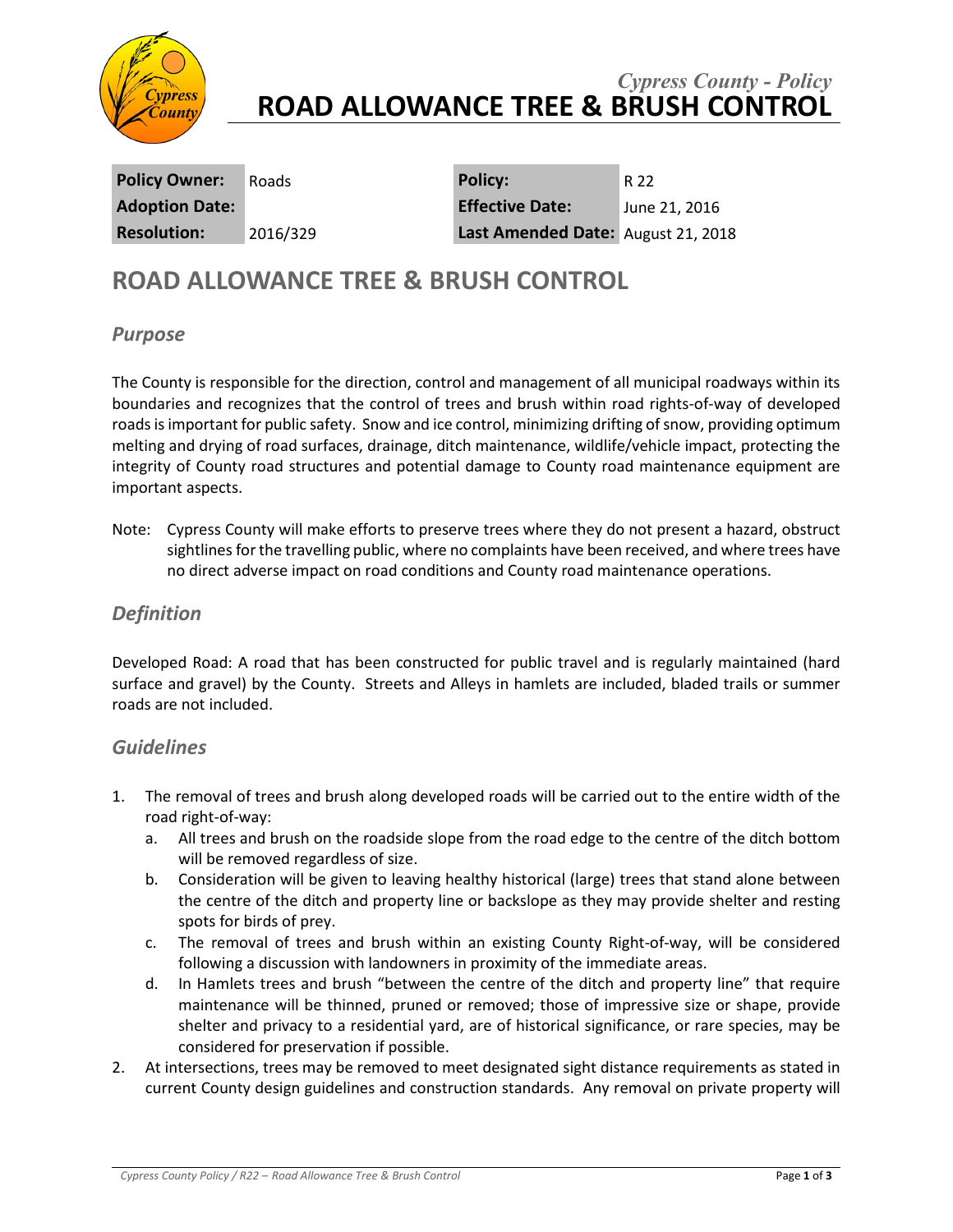only be done once authorization has been obtained from the landowner and a written agreement signed.

- 3. On sections of roadway with significant horizontal curvature, additional removal on private land may be required on the inside of the curve to establish proper sight distance.
- 4. Trees, brush and stumps will be removed by mowing, cutting, chipping or other mechanical equipment.
- 5. Trees taller than 2.5 metres (approximately) will be mechanically removed and debris will be chipped and/or removed from the site.
- 6. Stumps will be ground to ground level.
- 7. Trees and brush that are about 2.5 metres or less in height may be sprayed and left standing in the road allowance. Removal will be dependent on location and density.
- 8. Any required spraying operations will be carried out under the direction of the Agricultural Supervisor, who will maintain a liaison with the Director of Public Works or his designate regarding locations of trees and brush and necessary actions for spray treatments.
- 9. Spray treatment of trees and brush within an existing County right-of-way, will be considered following a discussion with landowners in proximity of the immediate areas.
- 10. Sites where trees and brush have been cut shall be inspected for regrowth, in the spring immediately following their removal, and at least once each spring for the following two years.
- 11. Where spraying is not feasible, control of regrowth will be carried out by repeat mechanical methods as necessary.
- 12. All developed road rights-of-way will be inspected, and control implemented on a five-year rotation. To maximize operational efficiency, trees and brush requiring removal will be prioritized at the township level. Administration will utilize a method of evaluating and scoring trees and brush based on criteria that include:
	- a. The type of tree (large tree, bush, shrub, large bush patch etc)
	- b. Which side of a road the trees are on (north, south, east, west)
	- c. The classification of the road (arterial, collector, local)
	- d. Townships with the most high scoring trees and brush will be the first priority for removal.
- 13. Irrigation area developed roads will be inspected and basal bark spraying implemented on a two-year rotation.

### *Guidelines - Overhanging or Encroaching Trees*

- 1. A soft enforcement approach will begin under the Highways Development and Protection Act. A deadline of compliance for the voluntary removal of trees overhanging the right-of-way will be issued to the property owner. A follow up inspection will be conducted after the compliance date has passed.
- 2. Failure to comply with the compliance notice will result in the issuance of an "Order to Remedy a Danger to Public Safety" under the Municipal Government Act (MGA) to the property owner. A deadline to comply with the Order and removal of trees overhanging right-of-ways will be issued. A follow up inspection will be conducted after the compliance Order date has passed.
- 3. Failure to comply with the Order by the property owner will result in the County taking necessary action to eliminate the danger to public safety. The full costs of such action are an amount owing to the County by the owner. Any unpaid expenses and costs in this regard will be added to the tax roll according to the MGA.
- 4. Priority of developed roads will be on a five-year rotation as follows:
	- a. Hamlet roads
	- b. Subdivision roads
	- c. Arterial, Resource, Collector roads